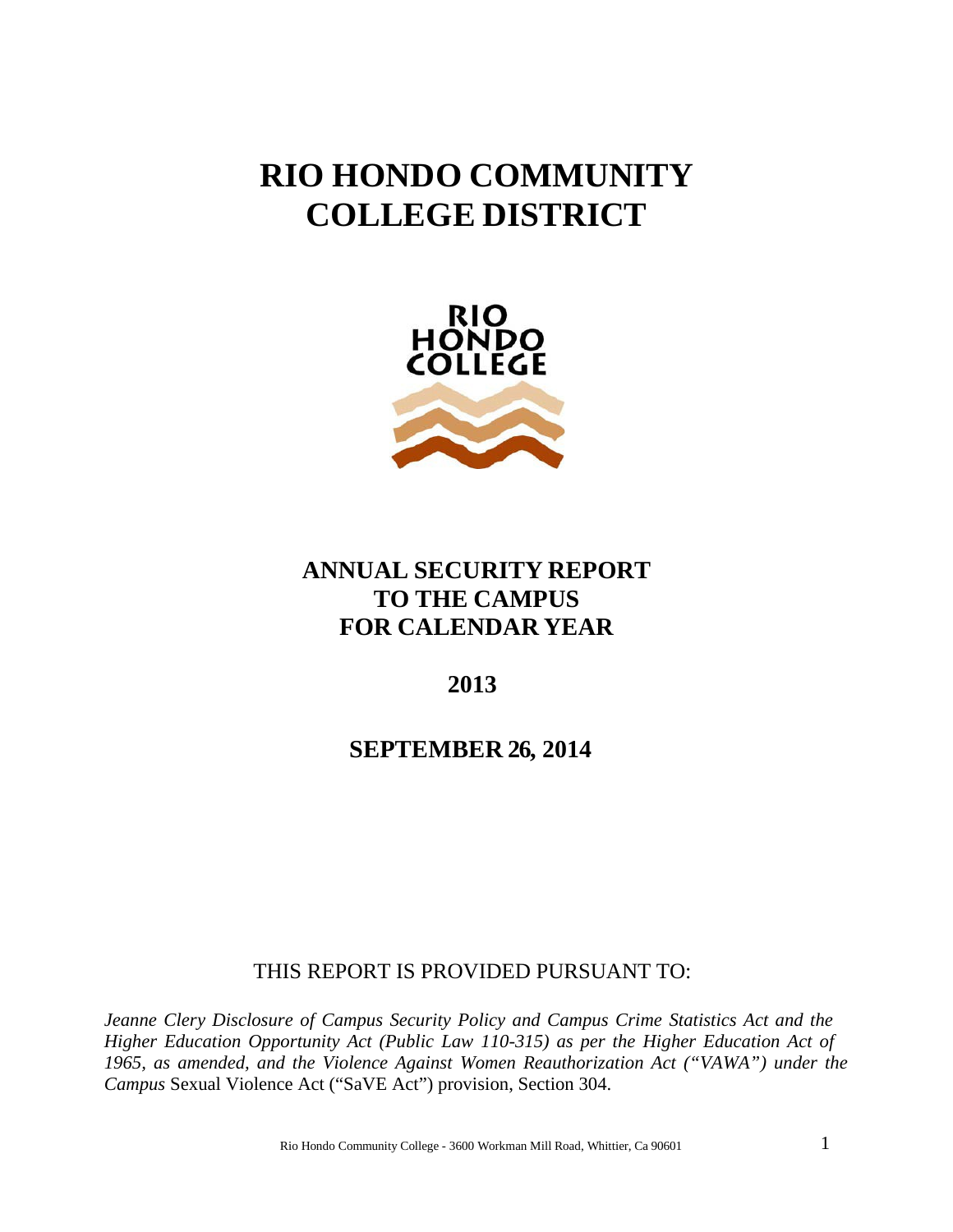# **THE ANNUAL DISCLOSURE OF CRIME STATISTICS**

Rio Hondo College Facilities Services is responsible for the preparation of this report to comply with the **Jeanne Clery Disclosure of Campus Security Policy and Crime Statistics Act.** This report is prepared in cooperation with the local law enforcement agencies, reports from Campus Security, and reports from the Dean of Student Affairs for crimes committed on or surrounding the Rio Hondo College campus, the Santa Fe Springs Fire Academy, South Whittier Educational Center, and the new El Monte Educational Center (opened Spring 2013). Statistics must be compiled by the College for certain crimes reported by a victim or witness to the campus security or a campus official with significant responsibility for student and campus activities. This report also includes certain crimes reported to the Los Angeles County Sheriff's Department or Whittier Police Department as required by the Act. Notice of the availability of this report is made by October 1st of each year with a full text of the report located on the College web site at [http://www.riohondo.edu/facilities/security.htm.](http://www.riohondo.edu/facilities/security.htm) The full text of the report is also posted in the Security Office (A-117).

In addition, Rio Hondo College is responsible for reporting requirements directed by the Violence Against Women Reauthorization Act ("VAWA"), which President Obama signed into law on March 7, 2013. This act imposes new obligations (data disclosure) for the College under its Campus Sexual Violence Act ("SaVE Act") provision, Section 304.

Under VAWA, Rio Hondo College addresses and complies with the following requirements:

- Reports domestic violence, dating violence, and stalking, beyond (in addition to) crime categories the Clery Act already mandates;
- Adopts student discipline procedures, such as for notifying purported victims of their rights; and
- Adopts institutional policies to address and prevent campus sexual violence, such as to train in particular respects pertinent institutional personnel.

# **CAMPUS SECURITY**

Rio Hondo College places a very high priority on the safety of its students, faculty and staff, as well as the safety of visitors to the campus. The goal of the college is to make the campus as safe as possible. In order to achieve this goal, the College maintains a contract security team that patrols the main campus seven days a week, twenty-four hours a day, year-round. Campus security officers are non-sworn, civilian employees U.S. Security Associates, Inc. under contract with the College. Facilities Services provides the contract management and supervision of U.S. Security Associates, Inc.

Security officers have the authority to ask persons for identification and to determine whether individuals have lawful business at the District. Criminal incidents are referred to the local law enforcement officers who have jurisdiction on the campus. The District maintains a highly professional working relationship with the Los Angeles County Police Department Pico Rivera Station. All crime victims and witnesses are strongly encouraged to immediately report the crime to campus Security Services Office and the appropriate police agency. Prompt reporting will assure timely warning notices on-campus and timely disclosure of crime statistics.

Campus security officers are not police officers and only have a private person's power of arrest. The officers have received the required Bureau of Security and Investigative Services training through U.S. Security Associates, Inc. and possess current guard cards. Once assigned to the Rio Hondo campus, campus security officers are provided training in campus procedures, rules and regulations. That training includes: campus and equipment orientation, response to calls, preliminary criminal investigation and reports, parking enforcement duties, and transportation duties. The officers have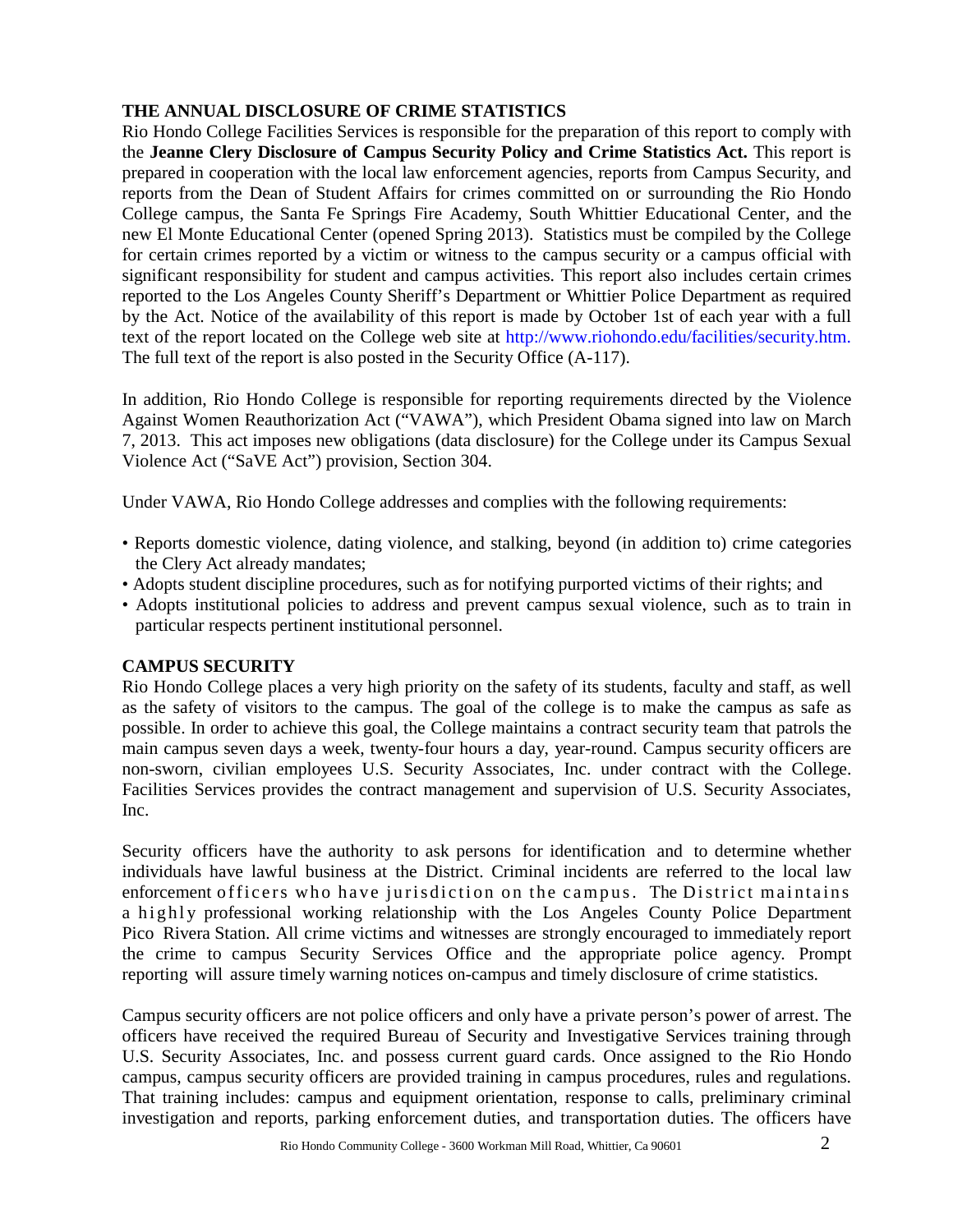been given the authority by Rio Hondo College to issue citations for violations of campus parking regulations.

The Los Angeles County Sheriff's Department and Rio Hondo College have an understanding and agreement (MOU) regarding crime reporting and law enforcement responsibilities with respect to crimes committed on Rio Hondo College property. The District, on behalf of each campus or center, has a written agreement with local law enforcement agencies. The agreement clarifies operational responsibilities for investigations of Part I violent crimes, defined by law as willful homicide, forcible rape, robbery, and aggravated assault, occurring at each location.

# **SECURITY AND ACCESS**

During business hours, the District will be open to students, parents, employees, contractors, guests, and invitees. During non-business hours access to all District facilities is by key, if issued, or by admittance via the Campus Security. In the case of periods of extended closing, the District will admit only those with prior written approval to all facilities. Emergencies may necessitate changes or alterations to any posted schedules. Areas that are revealed as problematic will have regular periodic security surveys. The Director of Facilities and others in concerned areas review these results. These surveys examine security issues such as landscaping, locks, alarms, lighting, and communications. Additionally, during the academic year, the Director of Facilities, Campus Security Officer and Maintenance staff shall meet to discuss campus security and access issues of pressing concern. It should be noted that after the College closes, access is not available until campus opens the following day.

# **EMERGENCY TELEPHONE NUMBERS**

Life threatening emergencies (from campus phones) 911 Life threatening emergencies (from off-campus phones) 911 Campus security (from campus phones) x- 3490 Campus security (from off-campus phones) (562) 908-3490 Evening/Weekend College:

- − Mon.-Thur.; 5:00 p.m. to 10 p.m.) (562) 908-3437 or (562) 908-3405 (HR)
- − Sat.: 7:30 a.m. to 4:00 p.m. (562) 908-3437

Dean of Student Affairs (562) 908-3498

Counseling Center (562) 908-3410

Student Health Center/Psychological Services (562) 908-3438

Los Angeles County Sheriff (non-emergency business line) (562) 949-2421

Los Angeles County Fire (non-emergency business line) (323) 881-2411

Los Angeles County School's Unit Fire Prevention (562) 696-3915

# **REPORTING OF CRIMES**

The College encourages students to report all criminal activity and all suspicious incidents to campus security at (562) 908-3490 as soon as possible, regardless of how insignificant the incident may appear. **Reports of in-progress crimes or life threatening emergencies shall be made directly to the Los Angeles County Sheriff's Department by dialing 911. Reports of fire or medical emergencies may be made directly to the Los Angeles County Fire Department by dialing 911.** 

All calls to 911 from a campus extension must dial a "9" first. After reporting the incident directly to the Los Angeles County Sheriff or Fire Departments, it is imperative that a call be made to campus security so that emergency crews can be directed to the proper location and so the incident can be documented. The Evening/Weekend College can also be contacted at extension 3437 during posted hours (Monday through Thursday, 4:30 p.m. to 10:00 p.m. and Saturday, 7:30 a.m. to 4:00 p.m.). Fire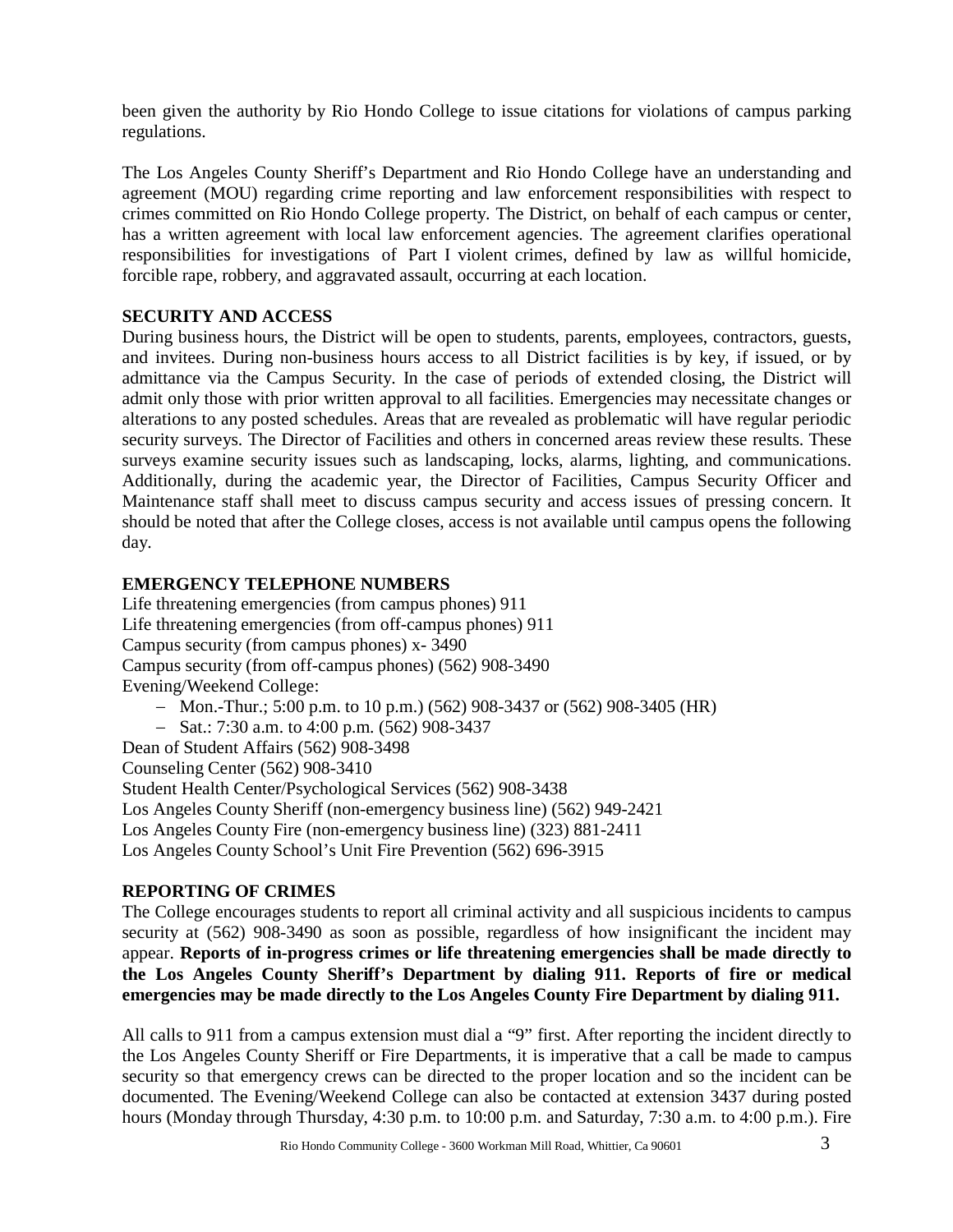Academy students are to contact Whittier P.D. at (562) 945-8250 to report any crimes or suspicious activity.

The Rio Hondo Community College District encourages accurate and prompt reporting of all crimes to the campus police and/or the appropriate police agencies. The Superintendent/President shall establish procedures that encourage pastoral counselors and professional counselors, if and when they deem it appropriate, to inform the persons they are counseling of any procedures to report crimes on a voluntary, confidential basis for inclusion in the annual disclosure of crime statistics.

Rio Hondo Community College District recognizes the responsibility of its staff to report to the appropriate agency when there is a reasonable suspicion that an abuse or neglect of a child may have occurred. Mandated reporters include faculty, educational administrators and classified staff. Volunteers are not mandated reporters, but are encouraged to report suspected abuse or neglect of a child.

#### **SEX OFFENDER REGISTRY AND ACCESS TO RELATED INFORMATION**

The Federal Campus Sex Crimes Prevention Act, enacted on October 28, 2000 became effective October 28, 2002. In addition to registering with the law enforcement agency where they reside, the law requires registered sex offenders who are employed by or students of a college to register with the local agency that has law enforcement authority over the college. In the case of Rio Hondo College, that agency is the Los Angeles County Sheriff's Department (Pico Rivera station), which maintains a database where persons may access information on the registration status of individuals. Registered sex offenders are also required to provide notice of enrollment at the college; notice shall be provided to Campus security (A-117) or the Office of the Dean of Student Affairs (SS-204).

Rio Hondo College AP-3516

*I. The District shall include in its Annual Security Report a statement advising the campus community where information pertaining to registered sex offenders may be obtained.*

II. Sex offenders are required to register with the police in the jurisdiction in which they reside and *at institutions of higher learning if they are students there or if they work there as employees, contractors, or volunteers. A sex offender who is an employee or volunteer in the District must*  disclose his or her status as a registrant upon his or her application or acceptance of the position if *he or she 1), would be working directly and in an unaccompanied setting with minor children on more than an incidental and occasional basis or have supervision or disciplinary power over minor children, or 2) would be working directly and in an accompanied setting with minor children and his or her work would require touching minor children on more than an incidental basis.*

III. A sex offender who must register for committing a crime against a minor victim under the age of *16 is prohibited from serving as an employer, employee, contractor, or volunteer in any capacity in which the sex offender would be working directly and in an unaccompanied setting with minor children on more than an incidental and occasional basis or involving having supervision or disciplinary power over minor children.*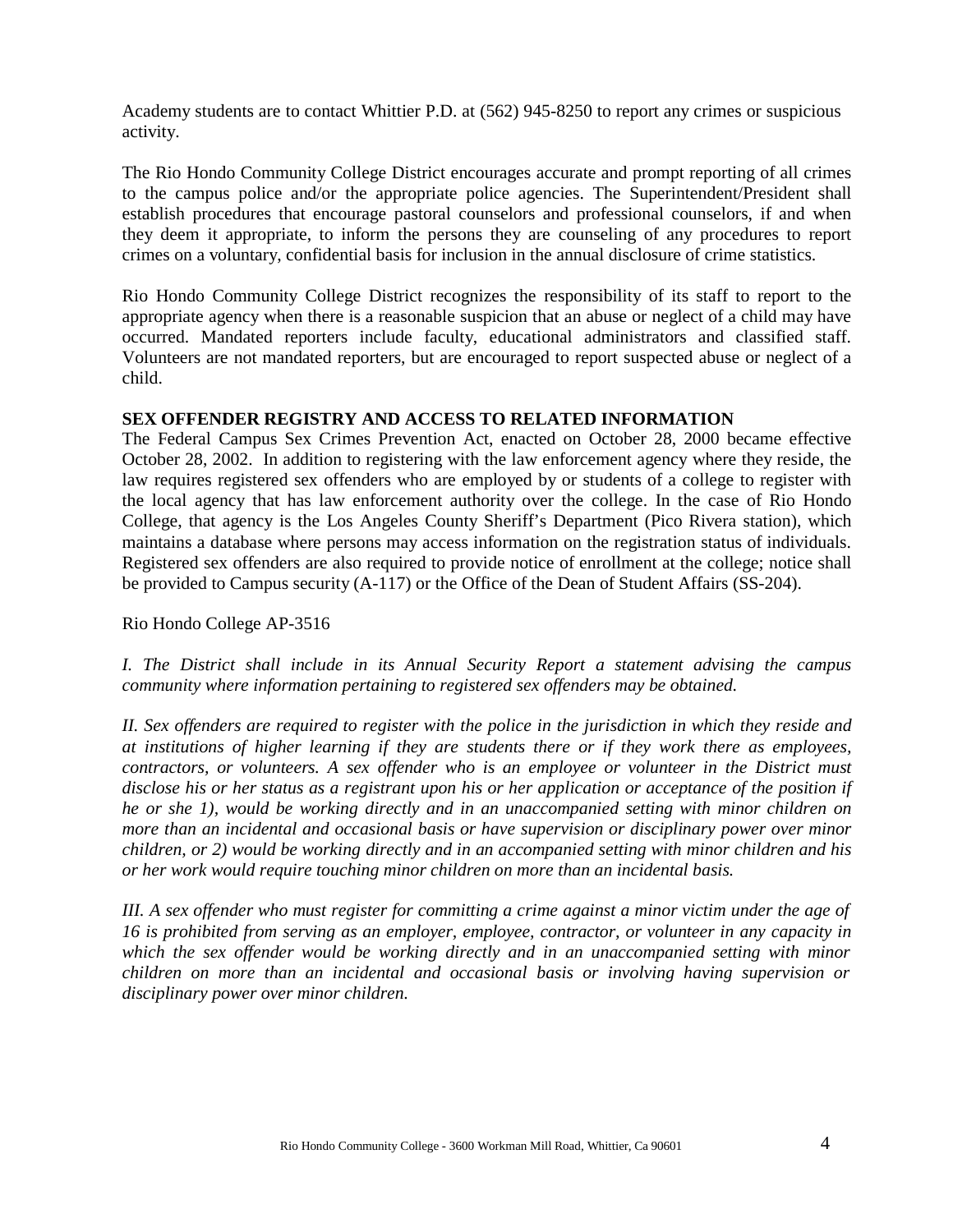*IV. Sex offenders required to register, should do so at the Rio Hondo College main campus, 3600*  Workman Mill Road, Whittier, CA 90601 no matter which Rio Hondo campus, Educational *Center or Fire Academy site attending. Sex offenders shall also register at the following locations:* 

- *For the main campus, register at the Los Angeles County Sheriff's Department, Pico Rivera Office, 6631 Passons Blvd., Pico Rivera, CA 90660, 562-949-2421.*
- *For SWEC register at Norwalk Sheriff Department, 12335 Civic Center Dr, Norwalk, CA 90650, (562) 863-8711.*
- *For EMEC, register at El Monte Police Department,11333 Valley Blvd, El Monte, CA 91731, (626) 580-2110.*
- *For the Santa Fe Springs Fire Academy, register at Whittier Police Department,13200 Penn St. Whittier, CA 90602, (562) 567-9200*

*V. Information concerning registered sex offenders can be obtained from Rio Hondo College main campus at 3600 Workman Mill Road, Whittier, CA or at the following law enforcement agencies:* 

- *For the main campus, register at the Los Angeles County Sheriff's Department, Pico Rivera Office, 6631 Passons Blvd., Pico Rivera, CA 90660, 562-949-2421.*
- *For SWEC register at Norwalk Sheriff Department, 12335 Civic Center Dr, Norwalk, CA 90650, (562) 863-8711.*
- *For EMEC, register at El Monte Police Department,11333 Valley Blvd, El Monte, CA 91731, (626) 580-2110.*
- *For the Santa Fe Springs Fire Academy, register at Whittier Police Department,13200 Penn St. Whittier, CA 90602, (562) 567-9200*

## **CONFIDENTIAL OR SENSITIVE REPORTS**

Prompt, sensitive and confidential service will be provided to all members of the campus community who may require assistance. Due to the nature of their duties, campus security reports significant incidents to the Los Angeles County Sheriff. Anyone desiring to discuss such matters in a less official, confidential setting with Rio Hondo staff may contact the Student Health Center at (562) 908-3438 or the Office of the Dean of Student Affairs at (562) 908-3498.

# **SEXUAL ASSAULT POLICY**

Any sexual assault or physical abuse, including, but not limited to, rape, as defined by California law, whether committed by an employee, student, or member of the public, occurring on District property, or on an off-campus site or facility maintained by the District, or on grounds or facilities maintained by a student organization, is a violation of District policies and regulations, and is subject to all applicable punishment, including criminal procedures and employee or student discipline procedures.

Rio Hondo College will not tolerate sexual assault in any form. The College will promptly investigate all allegations of sexual assault and take appropriate action when necessary. Any student who individually or in concert with others, participates in any of the following is subject to college discipline as well as criminal prosecution:

**Sex offenses -forcible:** Any sexual act directed against another person, forcibly and/or against that person's will; or not forcibly or against the person's will where the victim is incapable of giving consent. A. Forcible Rape - The carnal knowledge of a person, forcibly and/or against that person's will; or not forcibly or against the person's will where the victim is incapable of giving consent because of his/her temporary or permanent mental or physical incapacity (or because of his/her youth). B. Forcible Sodomy - Oral or anal sexual intercourse with another person, forcibly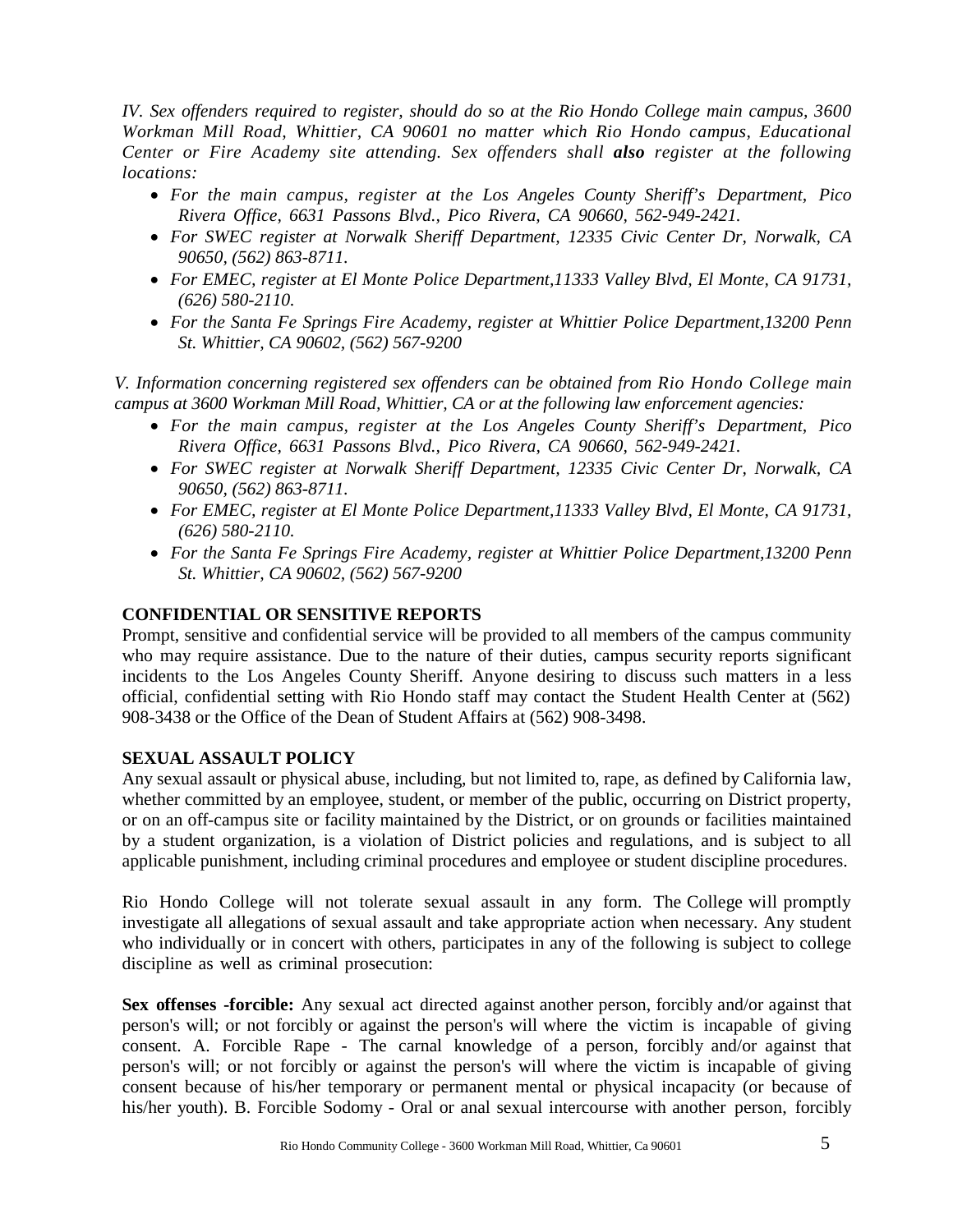and/or against that person's will; or not forcibly against the person's will where the victim is incapable of giving consent because of his/her youth or because of his/her temporary or permanent mental or physical incapacity. C. Sexual Assault With An Object - The use of an object or instrument to unlawfully penetrate, however slightly, the genital or anal opening of the body of another person, forcibly and/or against that person's will; or not forcibly or against the person's will where the victim is incapable of giving consent because of his/her youth or because of his/her temporary or permanent mental or physical incapacity. D. Forcible Fondling The touching of the private body parts of another person for the purpose of sexual gratification, forcibly and/or against that person's will; or, not forcibly or against the person's will where the victim is incapable of giving consent because of his/her youth or because of his/her temporary or permanent mental incapacity.

**Sex offenses - non-forcible:** Unlawful, non-forcible sexual intercourse. A. Incest - Non-forcible sexual intercourse between persons who are related to each other within the degrees wherein marriage is prohibited by law. B. Statutory Rape - Non-forcible sexual intercourse with a person who is under the statutory age of consent.

#### **Reporting Sexual Assault**

Any person who believes that he or she has been victimized by such acts is encouraged to report such an incident to College officials, law enforcement officials, or both. The College will support him or her in a confidential manner. Any incident of sexual assault should be reported to Student Health Services at (562) 908-3438, the Office of the Dean of Student Affairs at (562) 908-3498, or campus security at (562) 908-3490.

A victim should:

- $\Box$  Contact the Los Angeles County Sheriff as soon as possible after the incident.
- $\Box$  Do not wash, shower, douche, use the toilet or change clothing prior to a medical exam in order topreserve evidence.
- $\Box$  If the suspect is a stranger, obtain as much information as possible regarding physical description and oddities, and vehicle description.

#### **Sanctions**

Any person who is found to have committed sexual assault on campus or at a College recognized activity will be dealt with through the campus disciplinary process established at the College and may be subject to criminal prosecution. Violations of Rio Hondo's policy on sexual assault will be subject to various sanctions including, but not limited to, the following: suspension from the College; dismissal from the College.

#### **SEXUAL ASSAULT COUNSELING AND HOSPITALS**

East Los Angeles Rape Hotline (bilingual) (800) 585-6231 Main Crisis Center (Request Rape Treatment Center) (626) 793-3385 Project Sister Sexual Assault Crisis Center (909) 623-1619 Santa Monica Medical Center (Request Rape Treatment Center) (310) 319-4000 Presbyterian Intercommunity Hospital (562) 698-0811 Whittier Hospital (562) 945-3561 Greater El Monte Hospital (626) 579-7777 Beverly Hospital (323) 726-1222 Queen of the Valley, West Covina (626) 962-4011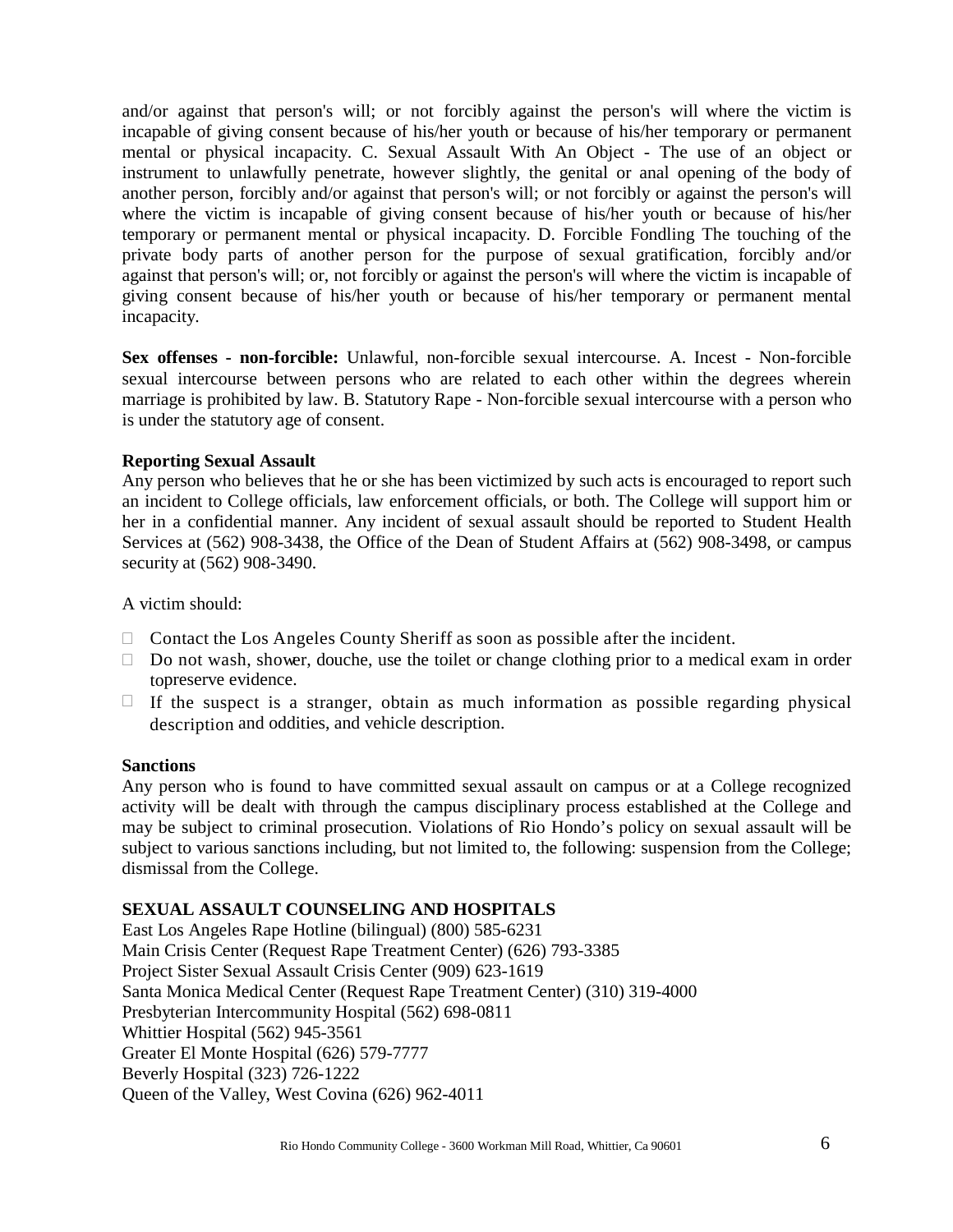#### **ALCOHOL AND DRUG ENFORCEMENT POLICIES**

Rio Hondo College prohibits possession and/or consumption of any alcoholic beverage while on College property. The possession of empty alcoholic beverage containers, even as mementos or decoration, is also prohibited. The College holds those present and/or sponsoring organizations accountable for disorderly behavior. Any student under the influence of alcohol on College property or under College jurisdiction will be held accountable for his/her actions. All students present in rooms where alcohol is being possessed or consumed will be held accountable, regardless if they have or have not been drinking.

Unlawful possession, use, sale, offer to sell, or furnishing, or being under the influence of, any controlled substance listed in California Health and Safety Code Section 11053 et seq., an alcoholic beverage, or an intoxicant of any kind; or unlawful possession of, or offering, arranging or negotiating the sale of any drug paraphernalia, as defined in California Health and Safety Code Section 11014.5.

The use or possession of any illegal drugs, including marijuana, on campus is expressly forbidden. Violation of either the alcohol or drug policy may result in one or more of the following sanctions:

- $\Box$  Referral to off-campus treatment services or alcohol/drug education meetings.
- $\Box$  Suspension or dismissal from Rio Hondo College.
- $\Box$  Possibility of criminal sanctions by law enforcement agencies.

Rio Hondo College BP 3550

*I. The District shall be free from all drugs and from the unlawful possession, use or distribution of illicit drugs and alcohol by students and employees.*

*II. The unlawful manufacture, distribution, dispensing, possession or use of a controlled substance is prohibited in all facilities under the control and use of the District.*

*III. Any student or employee who violates this policy will be subject to disciplinary action (consistent with local, state, or federal law), which may include referral to an appropriate rehabilitation program, suspension, demotion, expulsion or dismissal.*

The possession, sale or the furnishing of alcohol on campus is governed by California state law and these procedures. The possession, sale, consumption or furnishing of alcohol is controlled by the California Department of Alcohol and Beverage Control. However, the enforcement of alcohol laws on-campus is the primary responsibility of the Campus Security. The campus has been designated "Drug free" and only under certain circumstances is the consumption of alcohol permitted. The possession, sale, manufacture or distribution of any controlled substance is illegal under both state and federal laws. Such laws are strictly enforced by the Campus Security. Violators are subject to disciplinary action, criminal prosecution, fine and imprisonment. It is unlawful to sell, furnish or provide alcohol to a person under the age of 21. The possession of alcohol by anyone under 21 years of age in a public place or a place open to the public is illegal. It is also a violation of this policy for anyone to consume or possess alcohol in any public or private area of campus without prior District approval. Organizations or groups violating alcohol or substance policies or laws may be subject to sanctions by the District.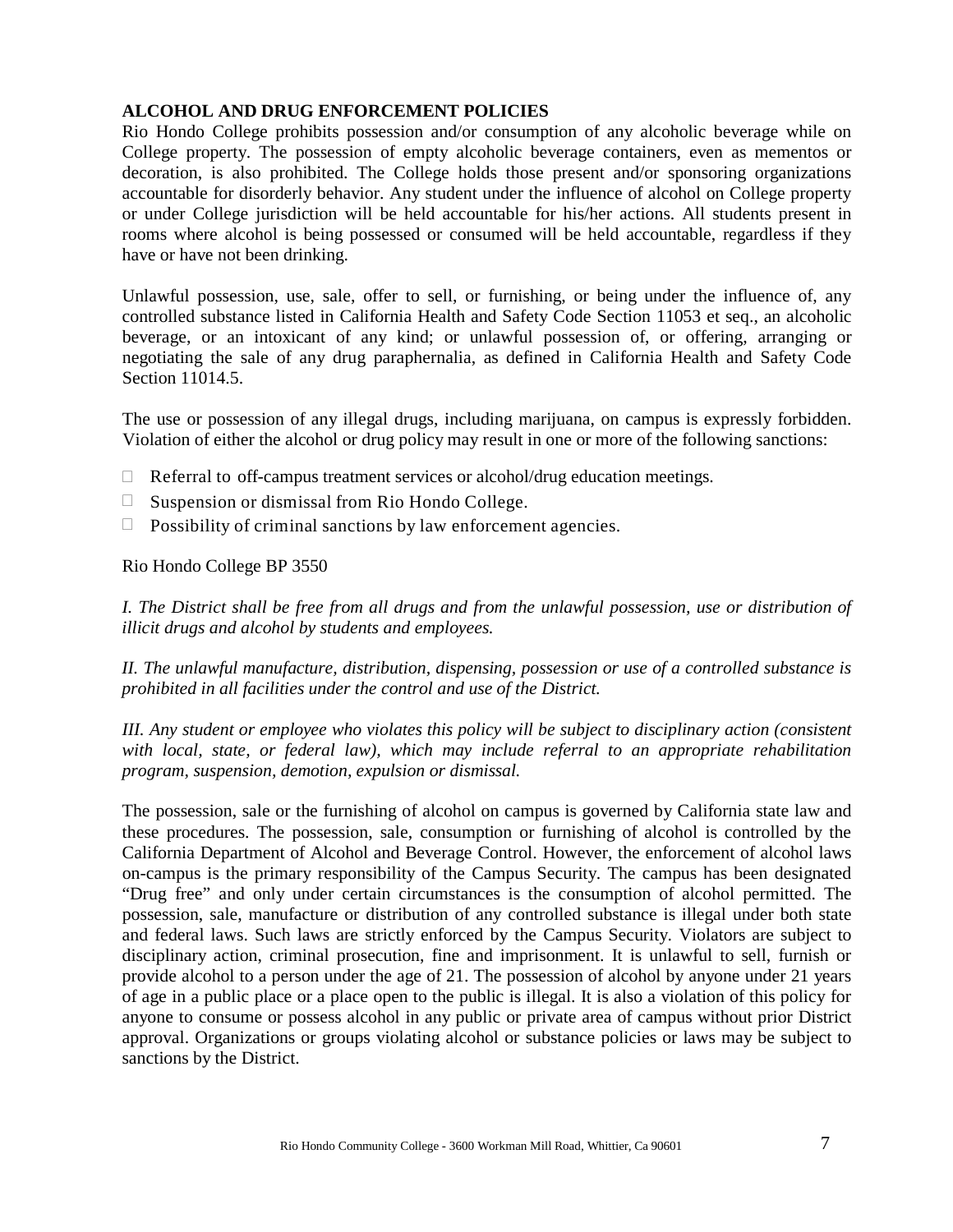## **HATE CRIMES**

A **hate crime** is a criminal offense committed against a person or property which is motivated, in whole or in part, by the offender's bias. **Bias** is a preformed negative opinion or attitude toward a group of persons based on their race, gender, religion, disability, sexual orientation or ethnicity/national origin. Rio Hondo College expressly prohibits any act, which would be considered a hate crime. For the purpose of complying with the Violence Against Women Reauthorization Act ("VAWA"), Rio Hondo includes three categories of Hate Crimes in our reporting, these include; Hate Crimes of National Origin, Hate Crimes of Gender Identity and "All Other" Hate Crimes. These provision categories involve intentional selection of a victim based on actual or perceived characteristics of National Origin and or Gender Identity.

# **VIOLENCE AGAINST WOMEN REAUTHORIZATION ACT ("VAWA") CATEGORIES/ DATA**

**"Domestic violence"** includes asserted violent misdemeanor and felony offenses committed by the victim's current or former spouse, current or former cohabitant, person similarly situated under domestic or family violence law, or anyone else protected under domestic or family violence law.

**"Dating violence"** means violence by a person who has been in a romantic or intimate relationship with the victim. Whether there was such relationship will be gauged by its length, type, and frequency of interaction.

**"Stalking"** means a course of conduct directed at a specific person that would cause a reasonable person to fear for her, his, or others' safety, or to suffer substantial emotional distress.

#### **DISCIPLINARY COMMITTEE**

The purpose of the Student Disciplinary Committee is to hear student discipline cases when a student requests a formal hearing and where there is a recommendation of a long-term suspension or expulsion. This committee will make an official committee recommendation to the Superintendent/President. The committee is comprised of a faculty member, an Associated Student Body representative and an administrator. The Dean of Student Affairs shall appoint administrator to serve as the chair.

#### **AWARENESS AND PREVENTION PROGRAMS**

Rio Hondo College is committed to provide programs to educate both students and staff on sexual assault and self-defense, as well as to address potential alcohol and drug abuse.

#### **WORKPLACE VIOLENCE POLICY**

Any and all forms of violence, threatening behavior, and/or harassment that take place on or affect any College site, including any location that is considered an extension of the workplace are prohibited by the College. This includes threatening behavior, violent actions, and harassment between employees; by employees directed against students or visitors; and by students, or visitors directed against Rio Hondo employees or students. The College will actively work to prevent and eliminate violence, threatening behavior, and harassment on campus and will respond promptly and decisively to violence, threatening behavior, and harassment.

The Board is committed to promoting and maintaining a District work and learning environment that is safe and free of threatening, disruptive or violent behavior. The Board's priority is the prompt and effective handling of threatening, disruptive or violent incidents in the workplace, including bullying,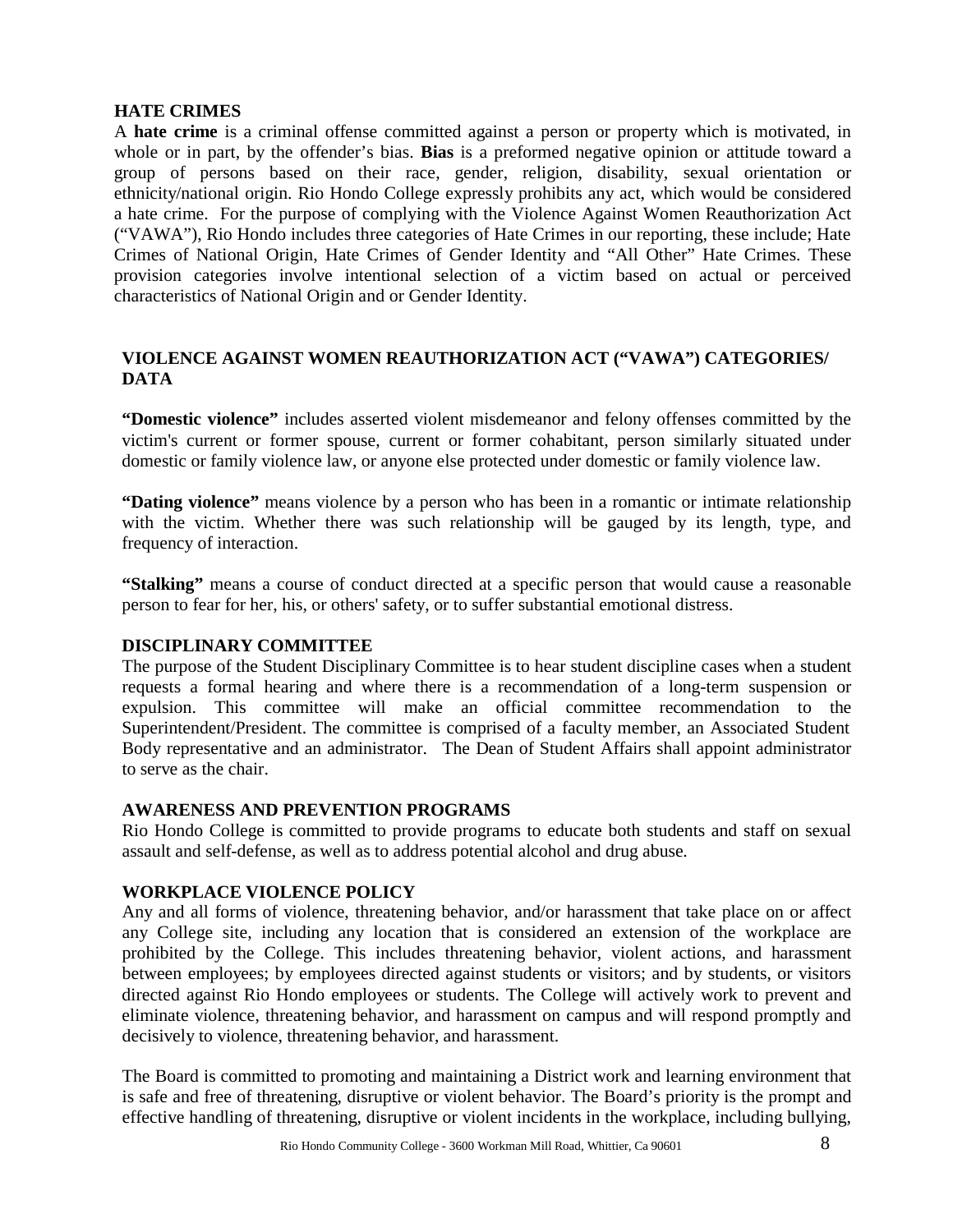intimidation, stalking, threats of violence, or actual violence that may seriously interfere with the orderly operation of the workplace.

#### **TIMELY WARNINGS**

In the event that a situation arises, either on or off campus, that in the opinion of campus security constitutes an ongoing or continuing threat, a campus-wide "timely warning" will be issued. The warning will be issued through the notification system Blackboard Connect (cell phone call and text), College e-mail postings, electronic billboard, and provided on the College website[,](http://www.riohondo.edu/) [www.riohondo.edu.](http://www.riohondo.edu/) Anyone with information warranting a timely warning should report the circumstances to the campus security at extension 3490, or in person at the campus security office located on the ground floor of the east end of the Administration Building Room A-117.

#### **OFF-CAMPUS ACTIVITY**

The Director of Student Life and Leadership maintains contact with recognized student clubs and organizations. Any violation of the Student Code of Conduct at a College recognized activity may be subject to disciplinary action. Rio Hondo does not provide security services to off-campus College recognized activities. Criminal activity at off-campus locations would be monitored by the respective law enforcement agency.

#### **YOUR ROLE IN PREVENTING CRIME**

You can help prevent crime by adopting safe behavior part of your lifestyle: In the Car

□ Check around and inside your car before you get in.

 $\Box$  Never pick up strangers and do not go with a stranger who offers help.

Don't allow another vehicle to force you off the road; drive to a busy location or a police station if you need help. Out and About

There is safety in numbers; go places with a friend.

 $\Box$  Pay attention to your surroundings; look confident when you walk and keep a firm grip on your property.

Don't use ATMs at night.

 $\Box$  Carry your keys in your hand to allow yourself to quickly get in your car or home.

#### **Offices**

Lock unoccupied rooms and offices, even if you leave for a few minutes.

□Do not prop open outside doors.

Place all unsecured office equipment and personal property in a locked desk or cabinet whenever possible.

 $\Box$ Store cash only in a locked cabinet.

 $\Box$ Keep an inventory, including serial numbers, of College property kept in the office.

Rio Hondo College is providing information contained within this annual report to make the campus more aware of crime statistics, as well as preventative programs/procedures which provide suggestions on personal safety.

Suggestions or recommendations to improve campus safety are welcomed.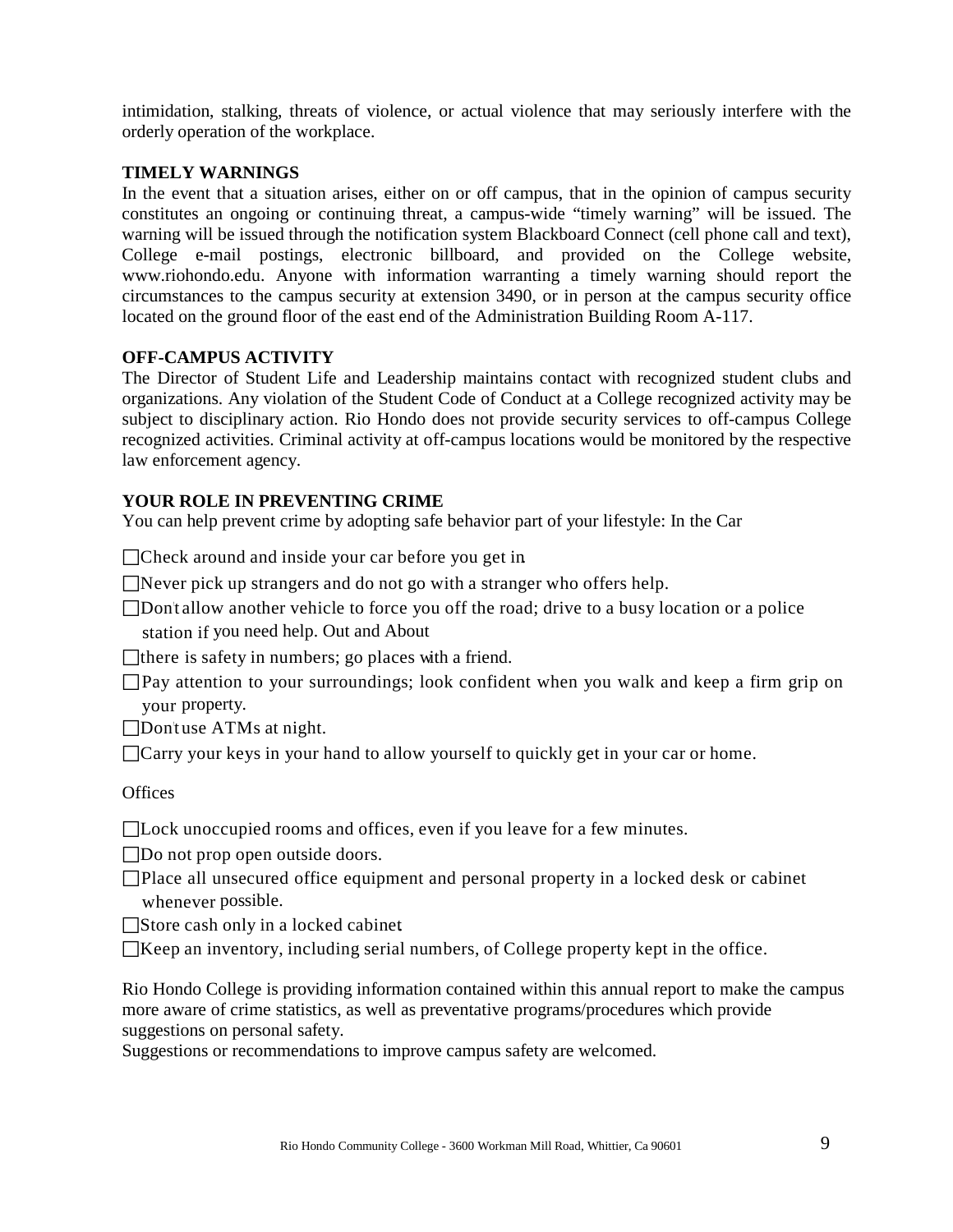# **EMERGENCY RESPONSE PLAN**

#### **PURPOSE**

The Emergency Response Plan is the college's planned response to all hazards on or affecting the campus or surrounding community. The plan will be activated by the District Superintendent/President or his/her delegated representative. The emergency response plan details actions and responsibilities for all college employees including those on the Emergency Operations Center (EOC) staff.

#### **RESPONSIBILITY**

The State of California, Government Code, Sections 3100-3101, states all college district employees are declared civil defense workers during emergencies, subject to such defense activities as may be assigned to them. Federal and state regulations further state that all college employees must be trained and qualified in specified Federal Emergency Management Agency (FEMA) courses depending on an employee's emergency response responsibilities.

#### **EMERGENCY OPERATIONS CENTER (EOC)**

The Emergency Operations Center (EOC) will be activated during emergency situations. The President/Superintendent or his/her designated representative will activate the EOC. The EOC may be staffed by one or more key administrators depending on the situation and response. The EOC staff will direct the college's response to the emergency situation, coordination with outside agencies and requests for outside support. The EOC staff will be aided in their duties by Building Evacuation Coordinators (BECs), and Building Evacuation Leaders (BELs) that are trained response personnel from the college employees.

Primary EOC: Administration Building, Room A103 (Board Room). The EOC staff and duties include:

- $\Box$  Composed of key administrators and record keepers.
- $\Box$  Declares major emergency in the event of earthquake, explosion, flood, etc.
- $\Box$  Assesses overall disaster based on reports from area managers.
- $\Box$  Initiates emergency notification chain (call back of employees).
- $\Box$  Mobilized additional staff to heavily damaged areas.
- $\Box$  "All-Clear" when the event or disaster is over.

ALL press releases will be prepared by the Director of Marketing & Communications. In absence of this person, the key administrator will designate an individual responsible for this function.

#### **PREPAREDNESS**

The college's preparedness is based on pre-staged supplies, training and awareness, emergency drills, and support agreements with civil and private agencies. All college employees will receive training in responding to and managing emergency situations according to federal and state laws and regulations. The best response to emergency situations is preparedness. The college's Emergency Response Manual and Emergency Response Plan are located on the "P"-drive.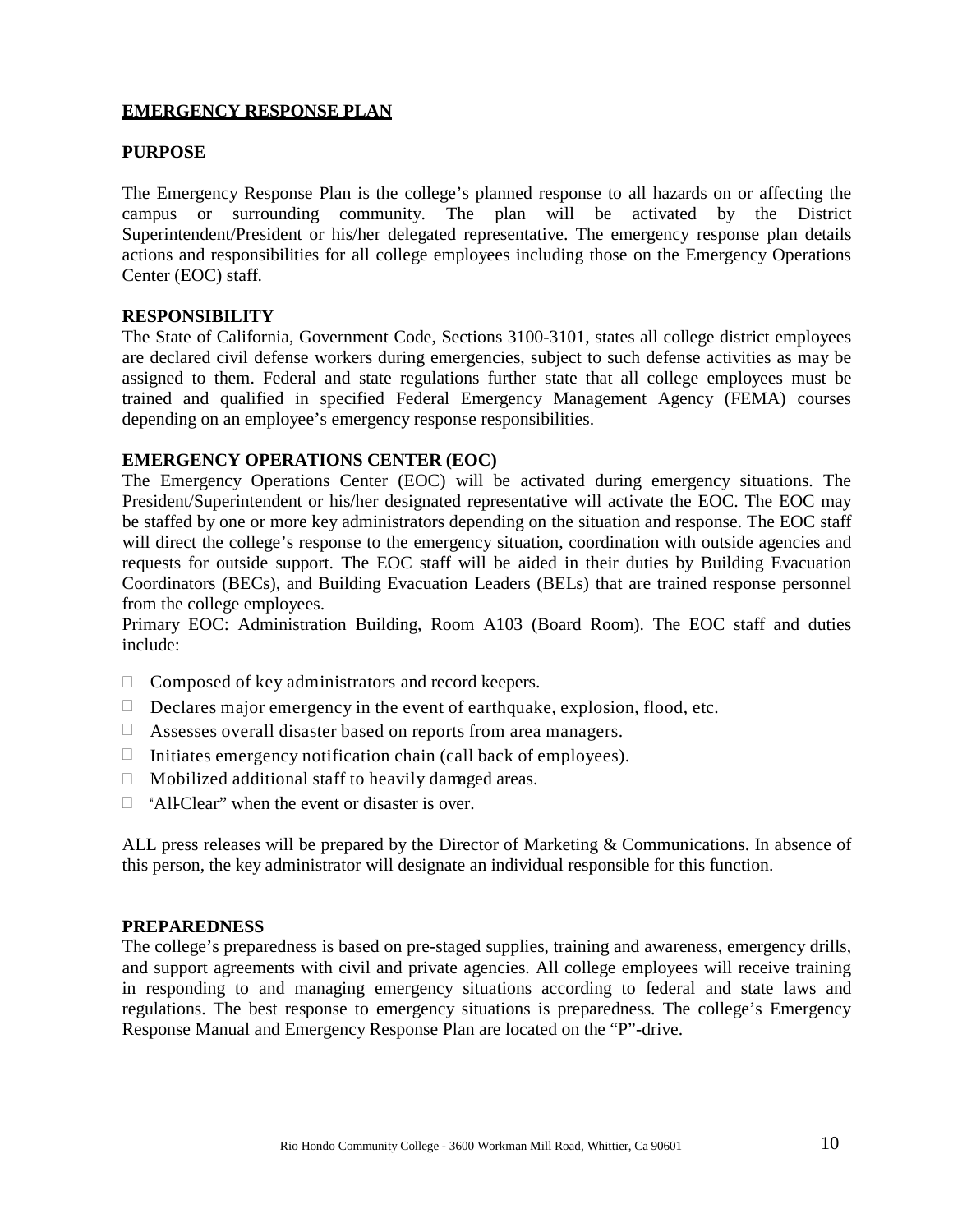# **EMERGENCY CHAIN OF COMMAND**

Superintendent/President 3403 Vice President, Academic Affairs 3402 Vice President, Student Services 3489 Director, Facilities Services 3441/7605 Evening/ Weekend College Coordinator 3437/3405

#### **EMERGENCY ASSEMBLY AREAS**

Emergency Designated Assembly areas will be listed in the published plan. The plan is available on the "P" drive. Additionally, signs designating the Assembly Areas are posted. Assembly areas are subject to change during periods of construction.

### **DAY INSTRUCTOR: RESPONSIBLITIES**

- 1. Coordinate evacuation from classroom if necessary.
- 2. Assist handicapped out of building without use of elevators.
- 3. Assess overall situation in classroom.
- 4. Initiate first aid if qualified individual is available.
- 5. Report when students are safe to move to an emergency assembly point or command post.
- 6. Assist area manager BECs as necessary.
- 7. Provide special assistance to any handicapped individual in the area.

#### *Remember– in the event of a major disaster, employees automatically become a civil defense worker under the Government Code of the State of California, Sections 3100-3101*

#### **EVENING INSTRUCTORS: RESPONSIBILITIES**

- 1. Coordinate evacuation from classroom if necessary.
- 2. Assist handicapped out of building without use of elevators.
- 3. Assess overall situation in classroom.
- 4. Initiate first aid if qualified individual is available.
- 5. Report when students are safe to move to an emergency assembly point or command post.

6. Report via runner any casualties, structural damage, and hazardous material spills and status of volunteer student help control point of command post (A103).

#### **OTHER EMPLOYEES: RESPONSIBILITIES**

- 1. Follow survival instructions.
- 2. Evacuate area if necessary.
- 3. Assess immediate problems if possible.
- 4. Report to area assembly point when safe.
- 5. Assist area manager as needed:
	- a. First aid (if qualified)
	- b. Runners, etc.
	- c. Record keeping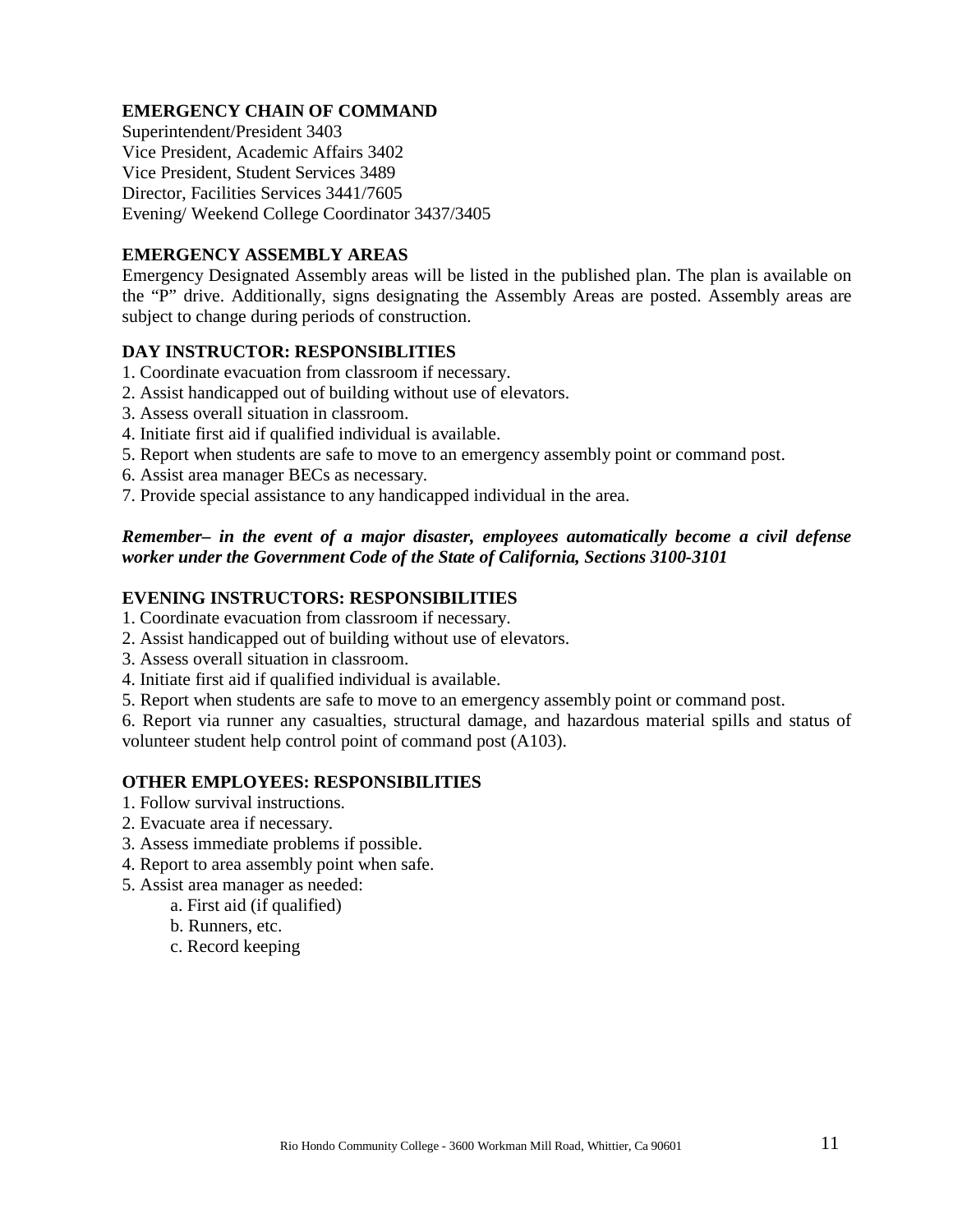# **RIO HONDO COMMUNITY COLLEGE DISTRICT CRIME STATISTICS**

|                                |          |                  |                |                  | Non-Campus       |              |          |                        |                  |  |
|--------------------------------|----------|------------------|----------------|------------------|------------------|--------------|----------|------------------------|------------------|--|
| <b>CRIMINAL OFFENSES</b>       |          | <b>On Campus</b> |                |                  | <b>Property</b>  |              |          | <b>Public Property</b> |                  |  |
|                                | 2011     | 2012             | 2013           | 2011             | 2012             | 2013         | 2011     | 2012                   | 2013             |  |
| Murder/Non-Negligent           |          |                  |                |                  |                  |              |          |                        |                  |  |
| Manslaughter                   | $\Omega$ | $\Omega$         | $\Omega$       | $\Omega$         | $\Omega$         | $\Omega$     | $\Omega$ | $\Omega$               | $\Omega$         |  |
| Negligent Manslaughter         | $\theta$ | $\theta$         | $\theta$       | $\theta$         | $\theta$         | $\theta$     | $\theta$ | $\Omega$               | $\Omega$         |  |
| Sex Offenses, Forcible         | 3        | $\theta$         | $\theta$       | $\boldsymbol{0}$ | $\theta$         | $\mathbf{0}$ | $\Omega$ | $\Omega$               | $\boldsymbol{0}$ |  |
| Sex Offenses, Non-Forcible     | $\theta$ | $\theta$         | 1              | $\theta$         | $\theta$         | $\theta$     | $\Omega$ | $\Omega$               | $\Omega$         |  |
| Robbery                        | $\theta$ | $\Omega$         | $\theta$       | $\theta$         | $\theta$         | $\theta$     | $\theta$ | $\Omega$               | $\Omega$         |  |
| <b>Aggravated Assault</b>      | 1        | $\mathbf{0}$     | 1              | $\Omega$         | $\theta$         | $\theta$     | $\Omega$ | $\Omega$               | $\Omega$         |  |
| <b>Burglary</b>                | $\theta$ | 3                | $\overline{c}$ | $\theta$         | $\theta$         | $\theta$     | $\theta$ | $\Omega$               | $\Omega$         |  |
| Motor Vehicle Theft            | 5        | 5                | 8              | $\theta$         | $\theta$         | 1            | $\theta$ | $\Omega$               | $\Omega$         |  |
| Arson                          | $\Omega$ | $\mathbf{0}$     | $\theta$       | $\Omega$         | $\boldsymbol{0}$ | $\Omega$     | $\Omega$ | $\Omega$               | $\Omega$         |  |
|                                |          |                  |                |                  |                  |              |          |                        |                  |  |
| Hate Crime - National Origin   | $\Omega$ | $\Omega$         | $\Omega$       | $\Omega$         | $\theta$         | $\Omega$     | $\Omega$ | $\Omega$               | $\Omega$         |  |
|                                |          |                  |                |                  |                  |              |          |                        |                  |  |
| Hate Crime - Gender Identity   | $\Omega$ | $\Omega$         | $\Omega$       | $\Omega$         | $\theta$         | $\theta$     | $\Omega$ | $\Omega$               | $\Omega$         |  |
| Hate Crime - all other         | $\theta$ | $\theta$         | $\Omega$       | $\theta$         | $\theta$         | $\theta$     | $\theta$ | $\Omega$               | $\Omega$         |  |
| Domestic Violence              | $\theta$ | $\theta$         | $\theta$       | $\Omega$         | $\theta$         | $\Omega$     | $\Omega$ | $\Omega$               | $\Omega$         |  |
| Dating Violence                | $\theta$ | $\Omega$         | $\Omega$       | $\Omega$         | $\theta$         | $\Omega$     | $\theta$ | $\Omega$               | $\Omega$         |  |
| <b>Stalking</b>                | $\theta$ | $\Omega$         | 4              | $\theta$         | $\theta$         | $\theta$     | $\theta$ | $\Omega$               | $\Omega$         |  |
|                                |          |                  |                |                  |                  |              |          |                        |                  |  |
| <b>TOTAL CRIMINAL OFFENSES</b> | 9        | 8                | 16             | 0                | 0                | 1            | $\bf{0}$ | $\mathbf{0}$           | $\mathbf{0}$     |  |

## **RIO HONDO COLLEGE MAIN CAMPUS CRIME STATISTICS**

|                              |                      |          |    |      | Non-Campus      |      |      |                        |      |
|------------------------------|----------------------|----------|----|------|-----------------|------|------|------------------------|------|
| <b>ARRESTS</b>               | <b>On Campus</b>     |          |    |      | <b>Property</b> |      |      | <b>Public Property</b> |      |
|                              | 2013<br>2012<br>2011 |          |    | 2011 | 2012            | 2013 | 2011 | 2012                   | 2013 |
| <b>Liquor Law Violations</b> |                      | $\theta$ |    |      | 0               |      |      |                        |      |
| Drug Law Violations          |                      | $\theta$ | 8  |      |                 |      |      |                        |      |
| <b>Weapons Violations</b>    |                      | $\theta$ |    |      |                 |      |      |                        |      |
| <b>TOTAL ARRESTS</b>         |                      |          | 10 |      |                 | −    |      |                        |      |

| <b>DISCIPLINARY REFERRALS</b>                 | <b>On Campus</b>     |   |   |      | Non-Campus<br><b>Property</b> |      | <b>Public Property</b> |          |      |  |
|-----------------------------------------------|----------------------|---|---|------|-------------------------------|------|------------------------|----------|------|--|
|                                               | 2011<br>2012<br>2013 |   |   | 2011 | 2012                          | 2013 | 2011                   | 2012     | 2013 |  |
| <b>Liquor Law Violations</b>                  |                      |   |   |      |                               |      |                        |          |      |  |
| Drug Law Violations                           |                      |   | 8 |      |                               |      |                        |          |      |  |
| <b>Weapons Violations</b>                     |                      |   |   |      | 0                             |      |                        | $\left($ |      |  |
| <b>TOTAL DISCIPLINARY</b><br><b>REFERRALS</b> |                      | 0 |   |      |                               |      |                        |          |      |  |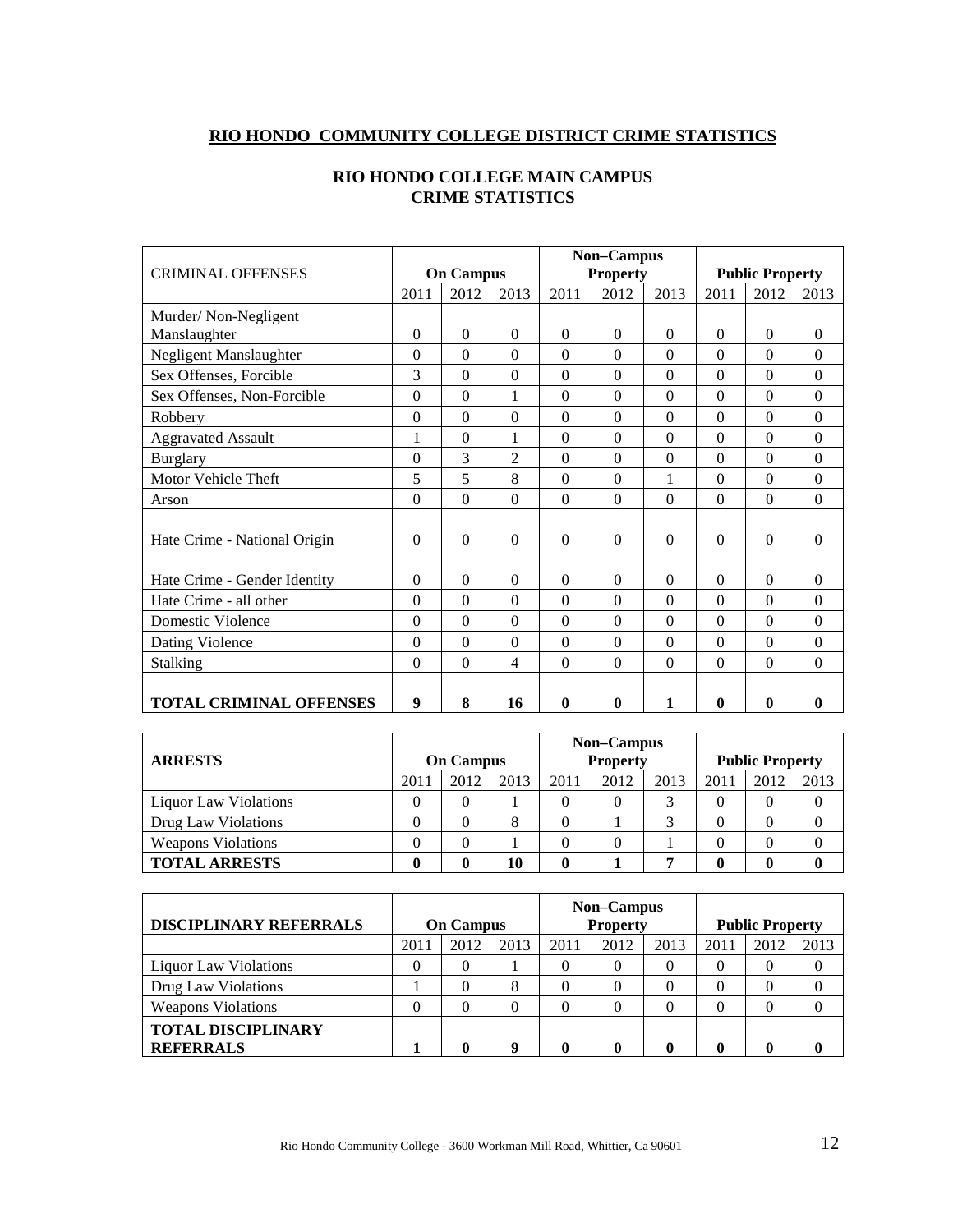# **REGIONAL PUBLIC SAFETY TRAINING CENTER SANTA FE SPRINGS CAMPUS CRIME STATISTICS**

|                              | <b>On Campus</b> |              |                  |                  | Non-Campus      |              | <b>Public Property</b> |              |                  |  |
|------------------------------|------------------|--------------|------------------|------------------|-----------------|--------------|------------------------|--------------|------------------|--|
| <b>CRIMINAL OFFENSES</b>     |                  |              |                  |                  | <b>Property</b> |              |                        |              |                  |  |
|                              | 2011             | 2012         | 2013             | 2011             | 2012            | 2013         | 2011                   | 2012         | 2013             |  |
| Murder/Non-Negligent         |                  |              |                  |                  |                 |              |                        |              |                  |  |
| Manslaughter                 | $\theta$         | $\Omega$     | $\Omega$         | $\theta$         | $\Omega$        | $\theta$     | $\theta$               | $\Omega$     | $\Omega$         |  |
| Negligent Manslaughter       | $\theta$         | $\Omega$     | $\Omega$         | $\Omega$         | $\theta$        | $\theta$     | $\Omega$               | $\Omega$     | $\Omega$         |  |
| Sex Offenses, Forcible       | $\theta$         | $\Omega$     | $\Omega$         | $\theta$         | $\Omega$        | $\Omega$     | $\Omega$               | $\Omega$     | $\Omega$         |  |
| Sex Offenses, Non-Forcible   | $\theta$         | $\Omega$     | $\boldsymbol{0}$ | $\boldsymbol{0}$ | $\theta$        | $\theta$     | $\Omega$               | $\Omega$     | $\boldsymbol{0}$ |  |
| Robbery                      | $\theta$         | $\Omega$     | $\theta$         | $\theta$         | $\theta$        | $\theta$     | $\Omega$               | $\Omega$     | $\Omega$         |  |
| <b>Aggravated Assault</b>    | $\theta$         | $\Omega$     | $\theta$         | $\Omega$         | $\theta$        | $\Omega$     | $\Omega$               | $\Omega$     | $\Omega$         |  |
| <b>Burglary</b>              | $\theta$         | $\Omega$     | $\theta$         | $\overline{0}$   | 1               | $\theta$     | $\theta$               | $\theta$     | $\mathbf{0}$     |  |
| Motor Vehicle Theft          | $\theta$         | $\Omega$     | $\Omega$         | $\Omega$         | $\theta$        | $\theta$     | $\Omega$               | $\Omega$     | $\Omega$         |  |
| Arson                        | $\Omega$         | $\Omega$     | $\Omega$         | $\Omega$         | $\Omega$        | $\Omega$     | $\Omega$               | $\Omega$     | $\Omega$         |  |
|                              |                  |              |                  |                  |                 |              |                        |              |                  |  |
| Hate Crime - National Origin | $\Omega$         | $\Omega$     | $\Omega$         | $\Omega$         | $\Omega$        | $\Omega$     | $\Omega$               | $\Omega$     | $\Omega$         |  |
|                              |                  |              |                  |                  |                 |              |                        |              |                  |  |
| Hate Crime - Gender Identity | $\theta$         | $\Omega$     | $\Omega$         | $\Omega$         | $\Omega$        | $\theta$     | $\Omega$               | $\Omega$     | $\Omega$         |  |
| Hate Crime - all other       | $\theta$         | $\Omega$     | $\Omega$         | $\Omega$         | $\Omega$        | $\Omega$     | $\Omega$               | $\Omega$     | $\Omega$         |  |
| <b>Domestic Violence</b>     | $\theta$         | $\Omega$     | $\Omega$         | $\Omega$         | $\Omega$        | $\Omega$     | $\Omega$               | $\Omega$     | $\Omega$         |  |
| Dating Violence              | $\Omega$         | $\Omega$     | $\Omega$         | $\Omega$         | $\Omega$        | $\Omega$     | $\Omega$               | $\Omega$     | $\Omega$         |  |
| Stalking                     | $\theta$         | $\Omega$     | $\Omega$         | $\Omega$         | $\theta$        | $\theta$     | $\theta$               | $\Omega$     | $\theta$         |  |
| <b>TOTAL CRIMINAL</b>        |                  |              |                  |                  |                 |              |                        |              |                  |  |
| <b>OFFENSES</b>              | $\mathbf{0}$     | $\mathbf{0}$ | $\mathbf{0}$     | 0                | 1               | $\mathbf{0}$ | $\mathbf{0}$           | $\mathbf{0}$ | 0                |  |

|                           |                      |  |  |      | Non-Campus      |      |      |                        |      |
|---------------------------|----------------------|--|--|------|-----------------|------|------|------------------------|------|
| <b>ARRESTS</b>            | <b>On Campus</b>     |  |  |      | <b>Property</b> |      |      | <b>Public Property</b> |      |
|                           | 2012<br>2013<br>2011 |  |  | 2011 | 2012            | 2013 | 2011 | 2012                   | 2013 |
| Liquor Law Violations     |                      |  |  |      |                 |      |      |                        |      |
| Drug Law Violations       |                      |  |  |      |                 |      |      |                        |      |
| <b>Weapons Violations</b> |                      |  |  |      |                 |      |      |                        |      |
| <b>TOTAL ARRESTS</b>      |                      |  |  |      |                 |      |      |                        |      |

| <b>DISCIPLINARY</b><br><b>REFERRALS</b>       | <b>On Campus</b> |      |                  |      | Non-Campus<br><b>Property</b> |      | <b>Public Property</b> |      |      |  |
|-----------------------------------------------|------------------|------|------------------|------|-------------------------------|------|------------------------|------|------|--|
|                                               | 2011             | 2012 | 2013             | 2011 | 2012                          | 2013 | 2011                   | 2012 | 2013 |  |
| <b>Liquor Law Violations</b>                  | $\theta$         |      | 0                | 0    | $\theta$                      | 0    |                        |      |      |  |
| Drug Law Violations                           | 0                |      | $\left( \right)$ | 0    | 0                             | 0    |                        |      |      |  |
| <b>Weapons Violations</b>                     | 0                |      | 0                | 0    |                               | 0    |                        |      |      |  |
| <b>TOTAL DISCIPLINARY</b><br><b>REFERRALS</b> |                  |      | ſ                | 0    | 0                             |      |                        |      |      |  |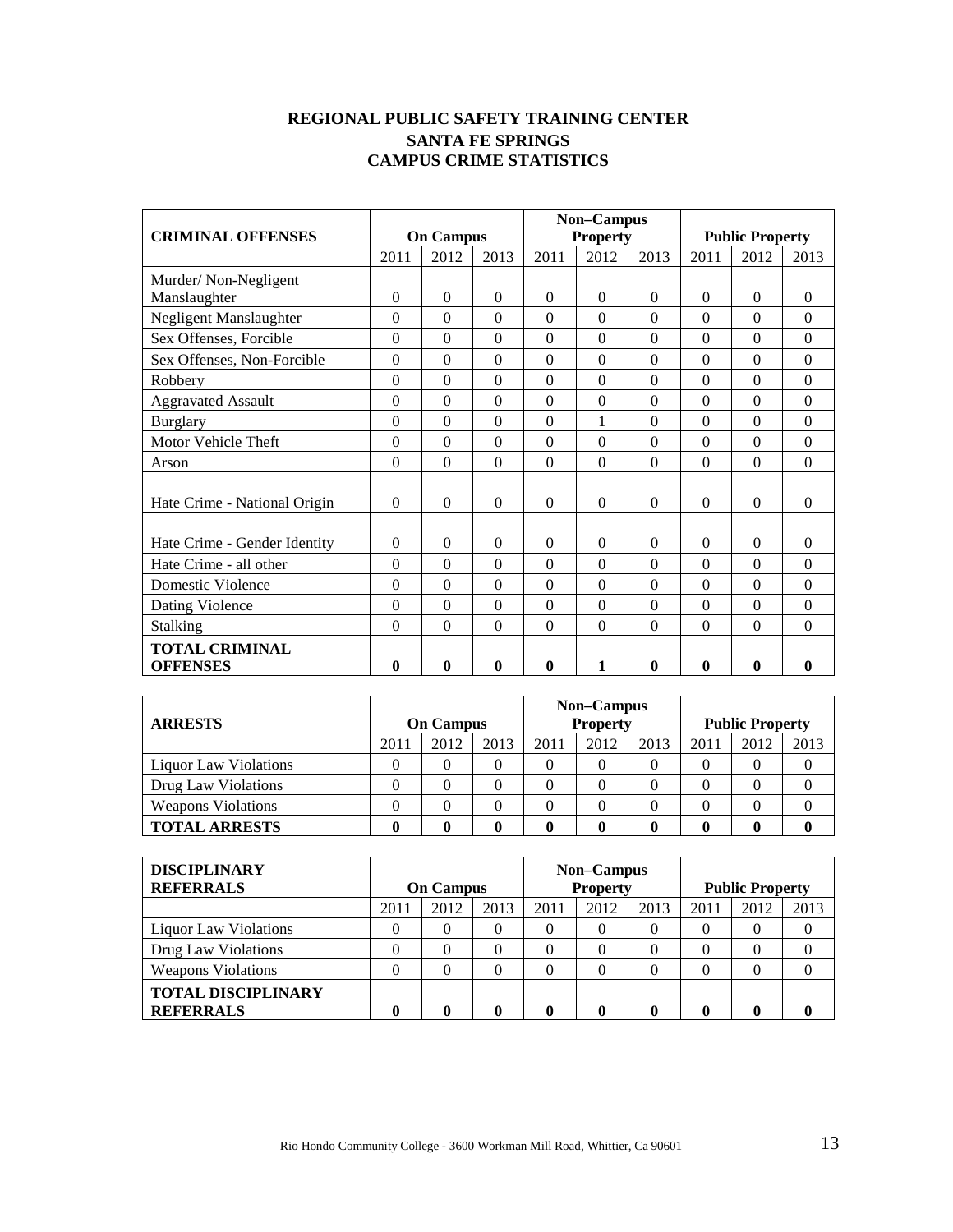# **SOUTH WHITTIER EDUCATIONAL CENTER (SWEC) CAMPUS CRIME STATISTICS**

| <b>CRIMINAL OFFENSES</b>                 |              | <b>On Campus</b> |                |          | <b>Non-Campus Property</b> |          |              | <b>Public Property</b> |          |
|------------------------------------------|--------------|------------------|----------------|----------|----------------------------|----------|--------------|------------------------|----------|
|                                          | 2011         | 2012             | 2013           | 2011     | 2012                       | 2013     | 2011         | 2012                   | 2013     |
| Murder/Non-Negligent                     |              |                  |                |          |                            |          |              |                        |          |
| Manslaughter                             | $\Omega$     | $\Omega$         | $\Omega$       | $\Omega$ | $\Omega$                   | $\Omega$ | $\theta$     | $\Omega$               | 0        |
| Negligent Manslaughter                   | $\Omega$     | $\Omega$         | $\Omega$       | $\Omega$ | $\Omega$                   | $\Omega$ | $\Omega$     | $\Omega$               | $\Omega$ |
| Sex Offenses, Forcible                   | $\theta$     | $\Omega$         | $\theta$       | $\theta$ | $\theta$                   | $\theta$ | $\theta$     | $\Omega$               | $\Omega$ |
| Sex Offenses, Non-Forcible               | $\theta$     | $\Omega$         | $\theta$       | $\theta$ | $\theta$                   | $\theta$ | $\theta$     | $\Omega$               | $\theta$ |
| Robbery                                  | 0            | $\Omega$         | $\Omega$       | $\theta$ | $\theta$                   | $\theta$ | $\theta$     | $\Omega$               | $\Omega$ |
| <b>Aggravated Assault</b>                | $\Omega$     | $\Omega$         | $\Omega$       | $\Omega$ | $\Omega$                   | $\theta$ | $\Omega$     | $\Omega$               | $\Omega$ |
| <b>Burglary</b>                          | $\Omega$     | $\Omega$         | $\overline{0}$ | $\Omega$ | $\theta$                   | $\Omega$ | $\Omega$     | $\Omega$               | $\Omega$ |
| Motor Vehicle Theft                      | $\Omega$     | $\Omega$         | $\Omega$       | $\Omega$ | $\theta$                   | $\theta$ | $\theta$     | $\Omega$               | $\Omega$ |
| Arson                                    | $\theta$     | $\Omega$         | $\theta$       | $\Omega$ | $\theta$                   | $\Omega$ | $\theta$     | $\Omega$               | $\Omega$ |
| Hate Crime - National Origin             | $\Omega$     | $\Omega$         | $\theta$       | $\Omega$ | $\Omega$                   | $\Omega$ | $\theta$     | $\Omega$               | 0        |
| Hate Crime - Gender Identity             | $\Omega$     | $\Omega$         | $\Omega$       | $\Omega$ | $\Omega$                   | $\theta$ | $\Omega$     | $\Omega$               | $\Omega$ |
| Hate Crime - all other                   | $\theta$     | $\Omega$         | $\theta$       | $\theta$ | $\Omega$                   | $\theta$ | $\theta$     | $\Omega$               | $\Omega$ |
| Domestic Violence                        | $\theta$     | $\Omega$         | $\Omega$       | $\Omega$ | $\theta$                   | $\Omega$ | $\Omega$     | $\Omega$               | $\Omega$ |
| Dating Violence                          | $\theta$     | $\Omega$         | $\theta$       | $\theta$ | $\theta$                   | $\theta$ | $\theta$     | $\Omega$               | $\Omega$ |
| Stalking                                 | $\theta$     | $\Omega$         | $\theta$       | $\theta$ | $\theta$                   | $\theta$ | $\theta$     | $\Omega$               | $\Omega$ |
| <b>TOTAL CRIMINAL</b><br><b>OFFENSES</b> | $\mathbf{0}$ | 0                | 0              | 0        | $\mathbf{0}$               | 0        | $\mathbf{0}$ | 0                      | 0        |

| <b>ARRESTS</b>            |      | <b>On Campus</b> |      |          | <b>Non–Campus Property</b> |      | <b>Public Property</b> |      |      |
|---------------------------|------|------------------|------|----------|----------------------------|------|------------------------|------|------|
|                           | 2011 | 2012             | 2013 | 2011     | 2012                       | 2013 | 2011                   | 2012 | 2013 |
| Liquor Law Violations     |      |                  |      | 0        |                            |      |                        |      |      |
| Drug Law Violations       |      |                  |      | $\Omega$ |                            |      |                        |      |      |
| <b>Weapons Violations</b> |      |                  |      |          |                            |      |                        |      |      |
| <b>TOTAL ARRESTS</b>      |      |                  |      |          |                            |      |                        |      |      |

| <b>DISCIPLINARY REFERRALS</b> | <b>On Campus</b> |      |      |      | <b>Non–Campus Property</b> |      | <b>Public Property</b> |      |      |  |
|-------------------------------|------------------|------|------|------|----------------------------|------|------------------------|------|------|--|
|                               | 2011             | 2012 | 2013 | 2011 | 2012                       | 2013 | 2011                   | 2012 | 2013 |  |
| Liquor Law Violations         |                  |      |      |      |                            |      |                        |      |      |  |
| Drug Law Violations           |                  |      |      |      |                            |      |                        |      |      |  |
| <b>Weapons Violations</b>     |                  |      |      |      |                            |      |                        |      |      |  |
| <b>TOTAL ARRESTS</b>          |                  |      |      |      |                            |      |                        |      |      |  |